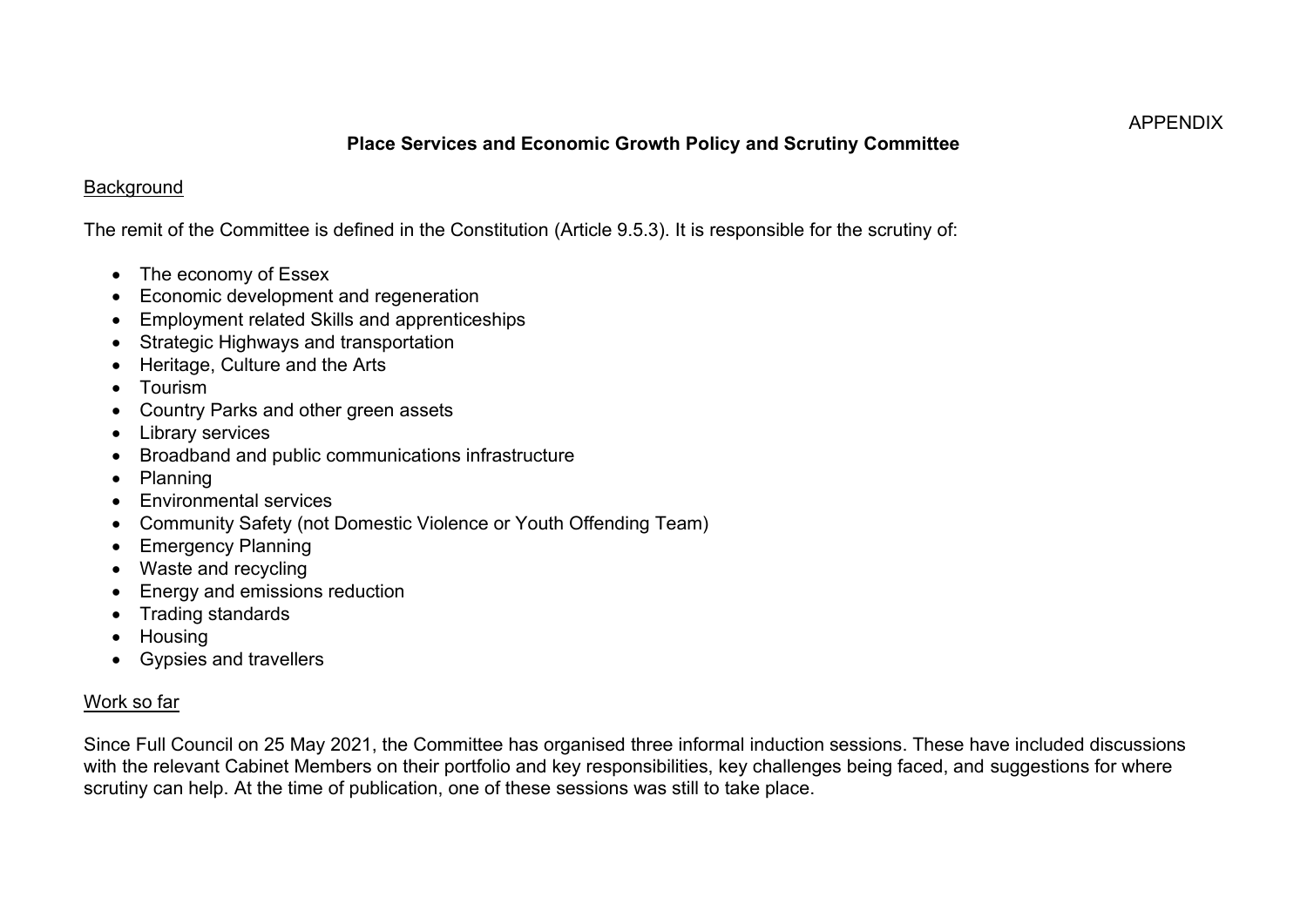Thursday 24 June 2021:

General induction including work planning principles

Tuesday 6 July 2021:

Cllr Lee Scott (Highways Maintenance and Sustainable Transport) Cllr Lesley Wagland (Economic Renewal, Infrastructure and Planning) Cllr Graham Butland (Devolution, Art, Heritage and Culture)

Wednesday 21 July 2021:

Cllr Malcolm Buckley (Waste Reduction and Recycling)

These sessions will inform the work programme going forward. A summary of the issues and emerging priorities discussed so far is included below.

| <b>Highways Maintenance</b><br>and Sustainable                                                                    | <b>Economic Renewal,</b><br><b>Infrastructure and Planning</b>                                                                                            | Devolution, Art, Heritage and<br><b>Culture</b>                                | <b>Waste Reduction and Recycling</b> |
|-------------------------------------------------------------------------------------------------------------------|-----------------------------------------------------------------------------------------------------------------------------------------------------------|--------------------------------------------------------------------------------|--------------------------------------|
| <b>Transport</b>                                                                                                  |                                                                                                                                                           |                                                                                |                                      |
| Local Highway Panels<br>(funding, effectiveness,<br>remit)                                                        | Request for further presentation<br>given the scope of the portfolio to<br>include 'Anchor Institutions' and<br>plans for 'Investment Fund for<br>Growth' | Attracting inward investment (and<br>the role of arts and heritage in<br>this) | TBC following 21 July session        |
| Home-to-School Transport<br>suggest referral to the<br><b>Scrutiny Board as this</b><br>crosses the remit of PSCs |                                                                                                                                                           | Maintenance and expansion of<br>heritage sites                                 |                                      |
| E-Scooters this is a<br>national trial so any work<br>should be in that context                                   |                                                                                                                                                           | <b>Trading Standards (current</b><br>performance and further<br>improvements)  |                                      |